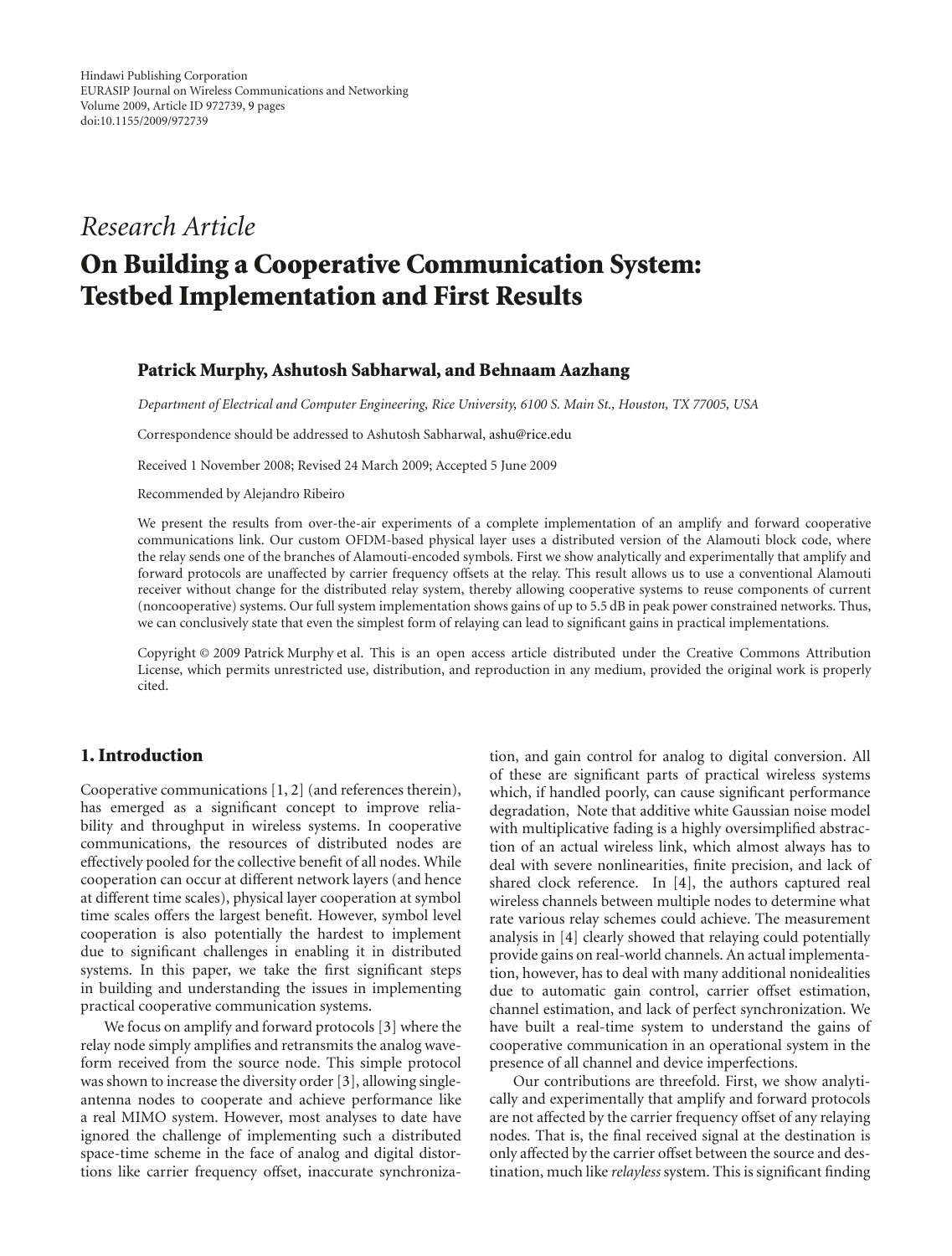

Figure 1: Nodes in basic amplify and forward system.

which shows that from the point of view of the destination, it can use a receiver built for a conventional multiple antenna transmissions without employing a multiuser-like front-end to handle simultaneous, noncoherent transmissions from multiple nodes.

The above finding leads to the second contribution which allows us to use a traditional Alamouti receiver *without* any change for the relay system. In fact, the destination can be potentially made agnostic to whether the transmission is  $1 \times 1$ (SISO),  $2 \times 1$  (MISO Alamouti), or  $1 \times 1 \times 1$  (relay system with distributed Alamouti). We note that the Alamouti receiver for a true  $2 \times 1$  system is not optimal in the current context due to different noise variances on the two paths (direct and one through relay). However, our experimental results show that the unmodified receiver provides significant gains over a noncooperative system, even with a suboptimal receiver. Our motivation for not changing the receiver is to enable reuse of current receivers and thus aid rapid adoption of cooperative techniques in deployed systems. Our future work will move toward building optimal receivers to quantify the gains from changing the current equipment.

Lastly, we build a fully operational amplify and forward system which assumes only time synchronization between source and relay to mimic packet synchronous systems like GSM or WiMAX. The system is built using the resources of the Rice University Wireless Open-Access Research Platform (WARP) [5] and implements a high-speed wireless link using an Alamouti-encoded OFDM physical layer. With a peak power constraint per node, relaying adds more power to the system leading to gains of up to 5.5 dB in BER performance for both BPSK and QPSK systems in *actual* wireless channels. With a total power constraint, where the total transmit power of the relaying system is the same as that of the point-topoint system, the relaying systems gains are still 2 dB or more. The gains can be attributed to a mix of diversity benefits and reduction in effective path loss due to relay location.

We immediately note that our work has only scratched the surface in exploring the issues in implementing cooperative systems and studying their performance in real wireless environments. For example, we have only partially optimized the parameters in the receiver front-end (e.g., automatic gain control) and the choice of amplify and forward schemes. Further, our tests have been limited to indoor environments. Despite of these suboptimal elements, we show that cooperation can still lead to significant gains in real implementations with commercial grade components. As obvious extensions to this work, we will implement other forms of cooperation (decode and forward variants), study performance under different channel conditions and

network topologies, and gain a deeper understanding in energy-performance-complexity tradeoffs.

The rest of the paper is organized as follows. In Section 2, we review the amplify and forward scheme and show how it is unaffected by relay carrier frequency offset. Section 3 describes our complete implementation, experimental setup, and main results. We conclude in Section 4.

#### **2. Amplify and Forward**

Amplify and forward is the simplest class of cooperative communications schemes [6]. In amplify and forward systems, one node (the source) sends information to another (the destination). A third node (the relay) captures part of the source's transmission, amplifies it, and retransmits it without any further processing. The destination uses the combination of the source and relay's transmissions to decode the data, hopefully with fewer errors than if the source had transmitted alone. Figure 1 shows the basic configuration of these three nodes.

The underlying idea of amplify and forward can be applied in a wide variety of ways. Our goal is to construct a cooperative system based on one realization of amplify and forward, then to use this system to explore some of the issues which arise when building a cooperative communications system. We uncovered one particularly interesting property of amplify and forward systems, which we discuss in detail below.

*2.1. Carrier Frequency Offset.* In practice, wireless nodes generate radio-frequency carriers using phase-locked loops driven by a local frequency reference. The frequency of the generated carrier varies with the frequency of the local reference. When multiple nodes use independent local references, their RF carriers differ in frequency. In most hardware, this carrier frequency offset is large enough that it must be addressed by the wireless physical layer algorithms.

Carrier frequency offset is a well-studied problem; practical algorithms exist to mitigate CFO in a wide variety of wireless systems. However, the effects of CFO have largely been ignored in the development of cooperative communication algorithms. Some schemes have been proposed which attempt to synchronize the carriers of multiple transmitting nodes in hopes that their signals will constructively combine at the destination [7, 8]. These schemes rely on some kind of shared information among transmitting nodes, either in the form of communicated phase offsets or reception of a common beacon signal. In either case, the complexity of maintaining synchronization is nontrivial.

*2.2. Radio Transceiver Model.* Our first contribution in this paper is to explore the construction of an amplify and forward system which exploits a useful property of common radio hardware. We show how this property allows the destination node to simply ignore the carrier offset of an amplify and forward relay node.

The following analysis intentionally ignores many practical aspects of a wireless communications system, including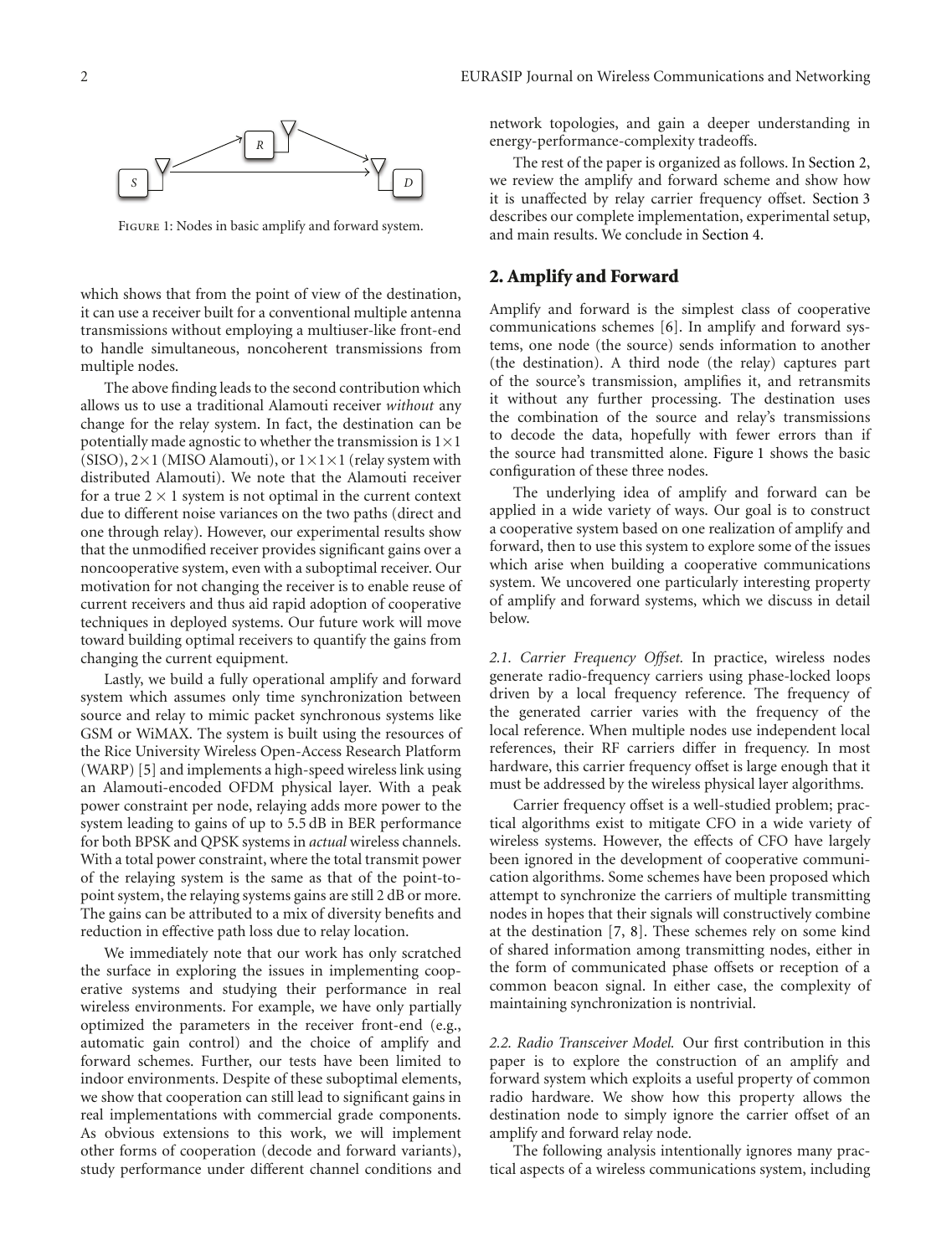physical layer waveform design, gains, filters, analog/digital conversion, and channel effects. The goal of this derivation is solely to demonstrate the effects of carrier frequency offset in an amplify and forward link. In real communications systems, CFO is an analog (i.e., continuous time) problem, inherent in the local generation of RF carriers at each node. Thus, to trace the impact of CFO through a cooperative link, we consider only the analog baseband and RF signals in the following. The effects we omit here certainly play a part in constructing an actual cooperative link (as described in Section 3). However, in scenarios with little Doppler effect, carrier frequency offsets can be analyzed independent of these other impairments.

Figure 2 illustrates our models for the analog processes of RF upconversion and downconversion. These models reflect the inner workings of a direct conversion RF transceiver, where a common sinusoidal carrier is used for both the transmit and receive chains. The use of a common carrier reference for the transmit and receive paths at the relay node is a critical (but thankfully realistic) assumption in this analysis.

In the following, let  $\omega_c$  denote the frequency of the carrier, and let  $LPF(x)$  be a low-pass filter. Note that the baseband signals (*X*<sub>BB</sub> below) are complex, but the RF signals (*X*RF below) are allreal. This matches the implementation of wireless systems, where an RF signal is a single voltage, and complex baseband signals are represented with separate *I* and *Q* voltages.

First, we define the Tx() and Rx() functions which express the processes illustrated in Figure 2:

$$
X_{\rm RF} = \text{Tx}(X_{\rm BB}, \omega_C)
$$
  
= Re(X\_{\rm BB}) cos(t\omega\_C) - \text{Im}(X\_{\rm BB}) sin(t\omega\_C)  

$$
= \frac{X_{\rm BB}e^{jt\omega_C} + X_{\rm BB}^*e^{-jt\omega_C}}{2},
$$
  

$$
X_{\rm BB} = \text{Rx}(X_{\rm RF}, \omega_C)
$$
  

$$
= \text{LPF}\Big(X_{\rm RF}e^{jt\omega_C}\Big).
$$
 (1)

*2.3. CFO in Amplify and Forward.* We now apply these functions to trace the frequency offset of a signal as it propagates through an amplify and forward cooperative link. Figure 3 illustrates the nodes and signal names used in the following derivation.

Consider the initial source to relay transmission, where *ω*CS and *ω*CR are the carrier frequencies of the source and relay, respectively. The sequence of operations and corresponding signals are

$$
S_{BB} \longrightarrow Tx(S_{BB}, \omega_{CS}) \longrightarrow S_{RF} \longrightarrow Rx(S_{RF}, \omega_{CR}) \longrightarrow R_{BB},
$$

$$
(2)
$$

which when expanded gives the following, assuming LPF() is a linear filter with gain 2:

$$
S_{\text{RF}} = \text{Tx}(S_{\text{BB}}, \omega_{\text{CS}})
$$
  
\n
$$
= \frac{S_{\text{BB}}e^{jt\omega_{\text{CS}}} + S_{\text{BB}}^{*}e^{-jt\omega_{\text{CS}}}}{2},
$$
  
\n
$$
R_{\text{BB}} = \text{Rx}(S_{\text{RF}}, \omega_{\text{CR}})
$$
  
\n
$$
= \text{LPF}\left(S_{\text{RF}}e^{jt\omega_{\text{CR}}}\right)
$$
  
\n
$$
= \text{LPF}\left(\frac{(S_{\text{BB}}e^{jt\omega_{\text{CS}}} + S_{\text{BB}}^{*}e^{-jt\omega_{\text{CS}}})(e^{jt\omega_{\text{CR}}})}{2}\right)
$$
  
\n
$$
= \text{LPF}\left(\frac{S_{\text{BB}}e^{jt(\omega_{\text{CS}} - \omega_{\text{CR}})} + S_{\text{BB}}^{*}e^{-jt(\omega_{\text{CS}} + \omega_{\text{CR}})}}{2}\right)
$$
  
\n
$$
= S_{\text{BB}}\left(e^{jt(\omega_{\text{CS}} - \omega_{\text{CR}})}\right).
$$
  
\n(3)

As expected, the baseband signal received at the relay suffers a frequency offset due to the difference between the source and relay carrier frequencies.

Next, we trace the transmission from relay to destination:

$$
R_{BB} \longrightarrow \text{Tx}(R_{BB}, \omega_{CR}) \longrightarrow R_{RF} \longrightarrow \text{Rx}(R_{RF}, \omega_{CD}) \longrightarrow D_{BB},
$$
  
(4)

$$
R_{\rm RF} = {\rm Tx}(R_{\rm BB}, \omega_{\rm CR})
$$
  
=  $\frac{R_{\rm BB}e^{jt\omega_{\rm CR}} + R_{\rm BB}^*e^{-jt\omega_{\rm CR}}}{2}$ ,  

$$
D_{\rm BB} = {\rm Rx}(R_{\rm RF}, \omega_{\rm CD})
$$
  
=  $\rm LPF\left(R_{\rm RF}e^{jt\omega_{\rm CD}}\right)$   
=  $\rm LPF\left(\frac{(R_{\rm BB}e^{jt\omega_{\rm CR}} + R_{\rm BB}^*e^{-jt\omega_{\rm CR}})(e^{jt\omega_{\rm CD}})}{2}\right)$   
=  $\rm LPF\left(\frac{R_{\rm BB}e^{jt(\omega_{\rm CR} - \omega_{\rm CD})} + R_{\rm BB}^*e^{-jt(\omega_{\rm CR} + \omega_{\rm CD})}}{2}\right)$   
=  $R_{\rm BB}\left(e^{jt(\omega_{\rm CR} - \omega_{\rm CD})}\right)$ .

Finally, we substitute the previous expression for *R*<sub>BB</sub>:

$$
D_{\rm BB} = \left(S_{\rm BB}e^{jt(\omega_{\rm CS} - \omega_{\rm CR})}\right)\left(e^{jt(\omega_{\rm CR} - \omega_{\rm CD})}\right)
$$

$$
= S_{\rm BB}\left(e^{jt(\omega_{\rm CS} - \omega_{\rm CD})}\right).
$$
(6)

Thus, the received baseband signal at the destination node suffers a frequency offset determined solely by the difference between *ω*<sub>CS</sub> and *ω*<sub>CD</sub>, independent of their respective offsets from  $\omega_{CR}$ . In other words, the relay's carrier frequency offset with respect to the source and destination nodes does not affect the final signal received at the destination.

*2.4. Empirical Verification.* In order to substantiate the preceding analysis and to verify the impact of its inherent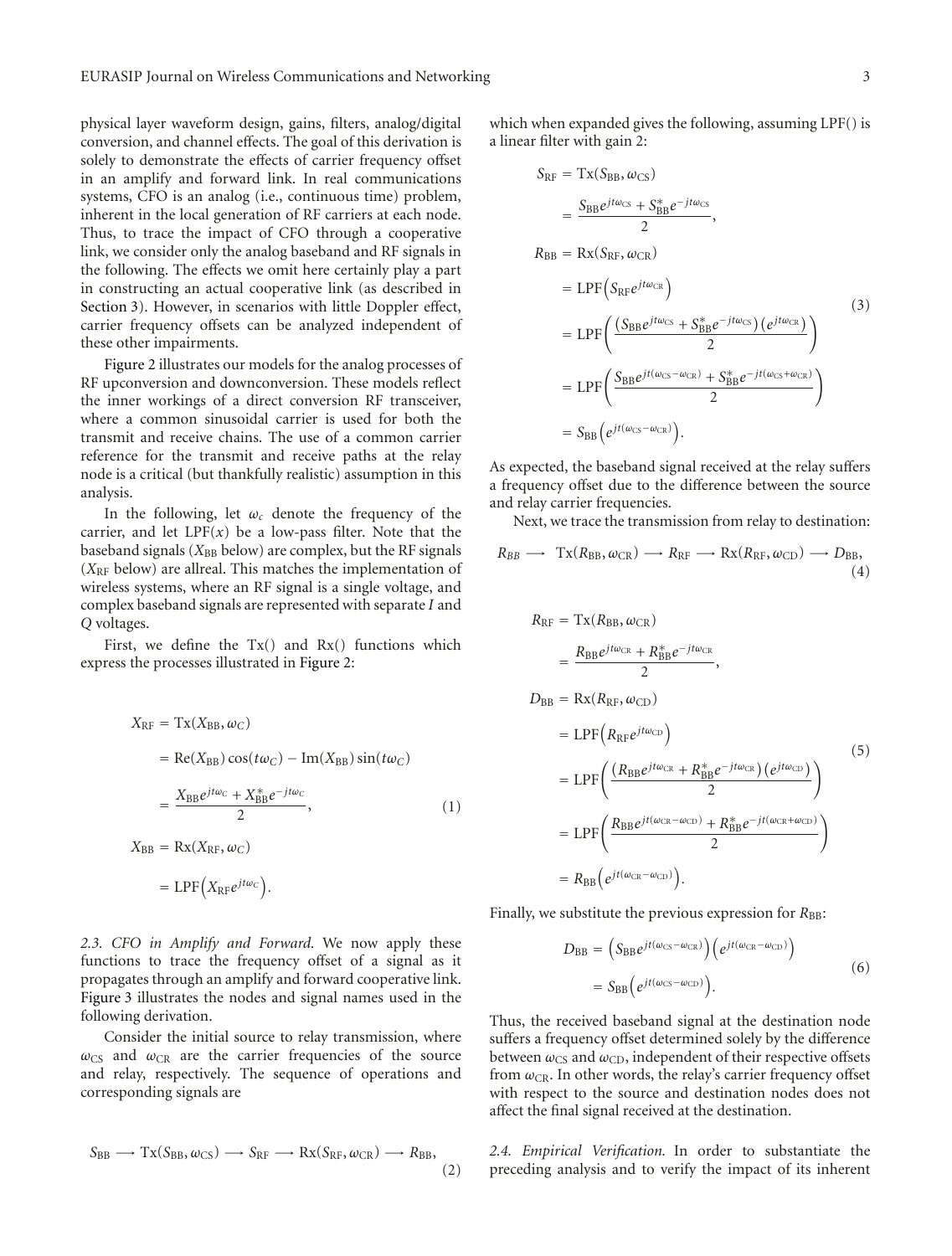

Figure 2: Tx and Rx models.



Figure 3: Nodes and signals in an amplify and forward link.

TABLE 1: Alamouti STBC encoding.

| Stream A | $x_0$           |  |
|----------|-----------------|--|
| Stream B | $\mathcal{X}_1$ |  |

assumptions, we constructed an RF link which allows the direct observation of carrier frequency offsets. In this setup, one node acts as both the source and destination, while a second node acts as the relay. The source generates a constant valued baseband signal, which after upconversion results in the transmission of a sinusoid at exactly  $\omega_{\text{CS}}$ . The relay node receives this sinusoid, downconverts it with its local carrier, and saves the samples at baseband. If the analysis is correct, these samples should be of a sinusoidal signal with frequency ( $\omega_{\text{CS}} - \omega_{\text{CR}}$ ). The relay then transmits the same samples back to the first node. If our assumptions and analysis hold, the first node should receive a constant valued signal at baseband, showing no frequency offset as a result of amplification and retransmission by the relay.

Figure 6 shows the results of this experiment. Two trials are depicted here. In the first, the relay transmits its received signal after a short delay, approximately 10 milliseconds. In the second, the relay waits two minutes before retransmitting. The transmission in both directions happens over a wire to eliminate any channel effects. The top plots depict the phase of the signal received at the relay. The phase of this signal is increasing linearly in time, corresponding to a received sinusoid. This sinusoid is the direct result of carrier frequency offset between the two nodes. The bottom plots depict the phase of the signal received at the source node, after it is buffered and retransmitted by the relay. The complete lack of the saw wave pattern clearly illustrates the relay canceling its own carrier offset during retransmission. In Figure 4(b), a very slight slope can be observed in the received signal's phase. This is the result of a minor drift in the node's local oscillator frequency. The WARP hardware

utilized in this experiment uses temperature-compensated crystal oscillators for the carrier reference, which accounts for the very minor drift, even after two minutes. Cheaper oscillators, like those used in low-end commercial wireless hardware, could exhibit larger drifts over time.

#### **3. Building a Cooperative System**

This section describes the construction of an amplify and forward cooperative communications system which relies on the properties described in Section 2. This system is implemented on WARP [5], making heavy use of the custom hardware, physical layer designs, and other support packages provided by the platform.

*3.1. Overview.* Our system is built on the idea of distributed space-time coding [3, 9], where multiple nodes cooperate to transmit a signal which approximates the transmission of a single, multiple-antenna node. In particular, we employ Alamouti's space-time block code (STBC) [10]. Figure 5 illustrates the classic  $2 \times 1$  STBC configuration which the proposed cooperative scheme imitates. The signal names here correspond to the two spatial streams generated by a two-antenna Alamouti transmitter; these signals play a key role in the proposed cooperative version of this link.

The Alamouti STBC encodes two data symbols across two symbol periods and two spatial streams. Given two data symbols  $x_0$  and  $x_1$ , the code outputs the signals shown in Table 1. In each symbol period at the receiver, the superposition of the two streams is received after each passes through separate channels; the signals received in two symbol periods are represented by  $r_0$  and  $r_1$ . The receiver uses local channel estimates and the following combining rules to recover the original data symbols:

$$
r_0 = h_A x_0 + h_B x_1 + n_0,
$$
  
\n
$$
r_1 = -h_A x_1^* + h_B x_0^* + n_1,
$$
  
\n
$$
\tilde{x}_0 = h_A^* r_0 + h_B r_1^*,
$$
  
\n
$$
\tilde{x}_1 = h_B^* r_0 - h_A r_1^*.
$$
\n(7)

Much like other cooperative protocols for half-duplex radios, the proposed cooperative link operates in two time slots per packet. Figure 6 illustrates the activity of each node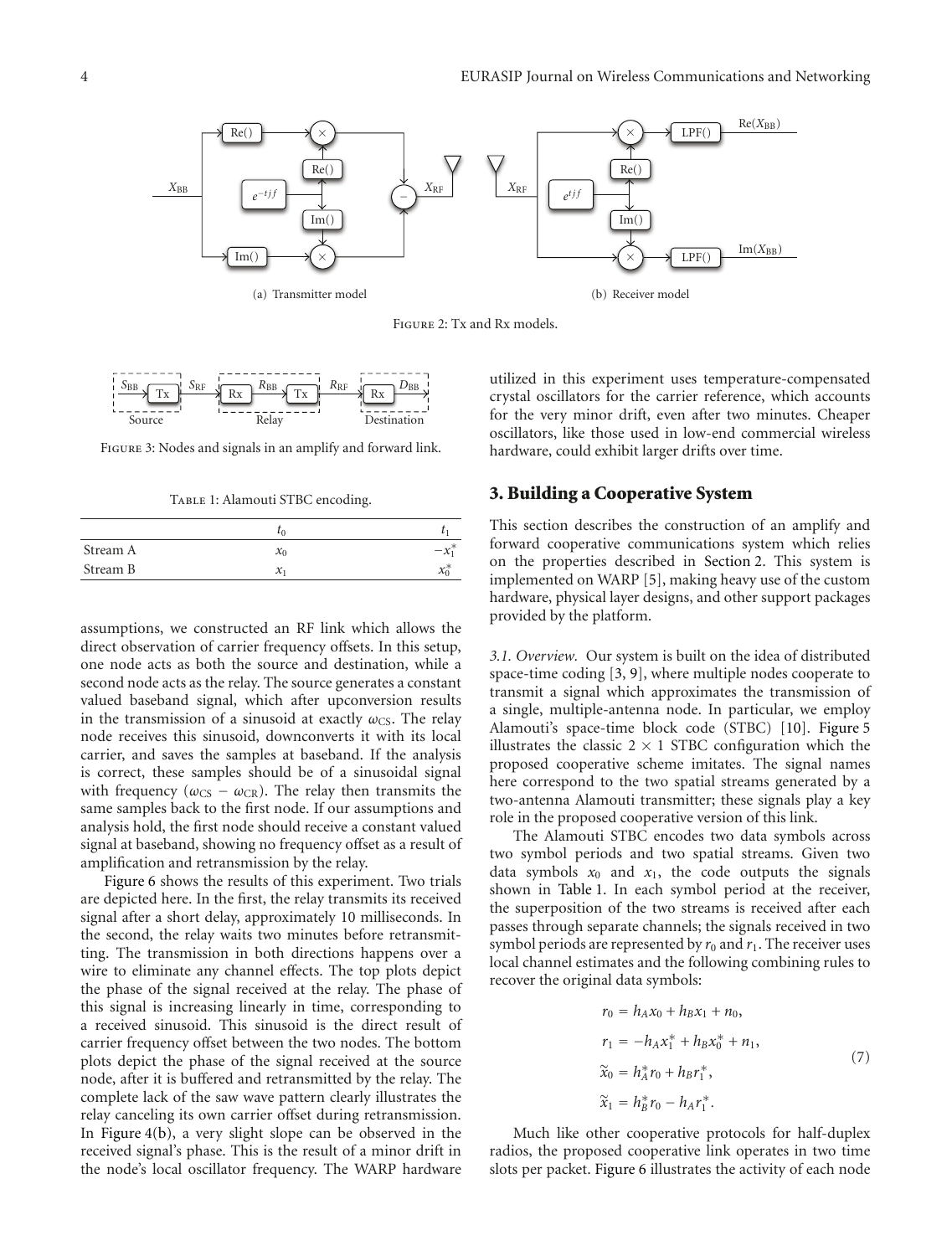

Figure 4: Experimental observation of carrier offset in a relay system.



FIGURE 5: Equivalent  $2 \times 1$  Alamouti setup.

in our scheme's two time slots. In the first slot, the source node transmits the full packet, encoded, using the Alamouti space-time block code. This signal matches that which would be sent from one antenna in a true two-antenna Alamouti transmission. The relay node receives this transmission and stores the raw samples in a buffer. In the second time slot, the source node transmits the other half of the Alamoutiencoded sequence, and the relay transmits its stored copy of the first transmission. The destination node receives the superposition of these simultaneous transmissions. From the perspective of the destination, it receives a standard Alamouti-encoded packet, where each of the spatial components was exposed to an independent channel.

*3.2. Physical Layer Design.* In the proposed amplify and forward scheme, the timing of the two transmissions in the second time slot cannot be perfectly guaranteed. The offset between the arrival times of the source and relay's transmissions can be modeled as multipath. This is analogous to the signals sent from a standard two-antenna Alamouti transmitter arriving at slightly different times at the receiver after passing through different channels.

In order to cleanly handle this potential impairment, we chose OFDM as the underlying physical layer for our cooperative system. OFDM's inherent immunity to multipath makes it an ideal PHY for an amplify and forward system, as a delayed transmission which is treated as just another reflection in the channel.

The details of the physical layer design are described below.

*3.2.1. Frame Format.* Our cooperative physical layer uses the following frame format, partially inspired by IEEE 802.11a [11]. The transmissions are composed of four components:

- (i) short training symbols (STS): 10 16-sample sequences, used for AGC convergence,
- (ii) long training symbols (LTS): 2.5 64-sample sequences, used for fine symbol timing,
- (iii) channel training symbols (Tr<sub>A</sub>/Tr<sub>B</sub>): 80-sample channel training symbols,
- (iv) spatial streams: Payload data encoded with Alamouti's space-time code.

The composition of the transmissions in each time slot is illustrated in Figure 7.

In the first time slot, the source node transmits a frame designed to trigger packet detection at the relay but avoids packet detection at the destination. This is achieved by omitting the long training symbols. Our OFDM receiver uses a correlator to search for the LTS within a fixed window after an energy detection event. If this correlation fails, the receiver assumes a false packet detection and resets. The relay node does not perform this check.

In the second time slot, the LTS must be included to allow the destination to properly detect the packet and synchronize the receiver. It is critical as both the source and relay nodes send the LTS so that the destination can detect the packet based on either node's transmission. The source node transmits the full STS/LTS preamble in this slot. The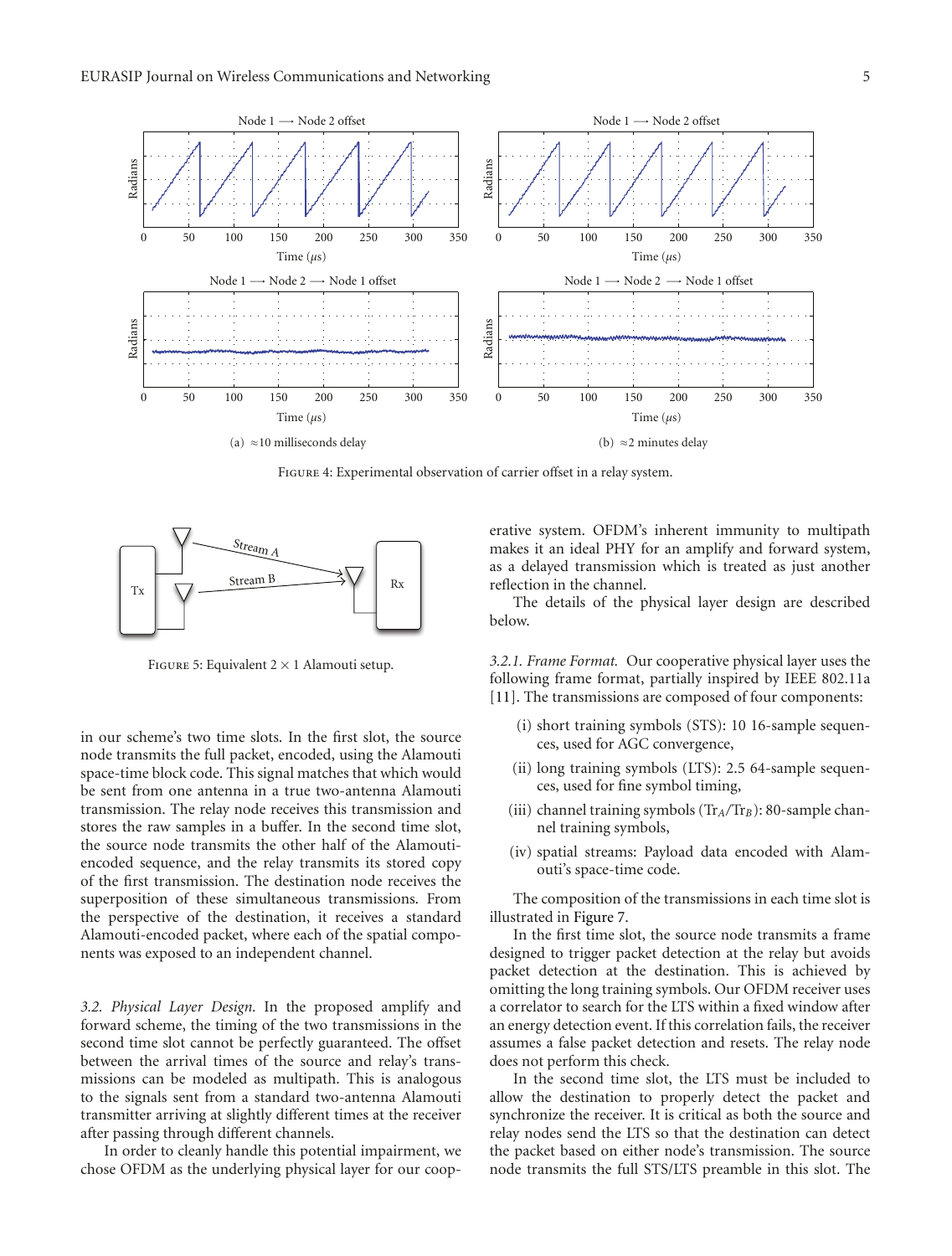

FIGURE 6: Node configurations and activity in the amplify and forward system.



Figure 7: Physical layer frame formats.

relay node also sends a full preamble in the second time slot. The relay stores this preamble in a lookup table and sends it in place of the STS captured in the first slot.

During the preamble, the source and relay are transmitting the same signal simultaneously. This opens the possibility of unintended beamforming, where the identical signals constructively or destructively interfere at the destination. However, we did not observe this effect during our experiments. We attribute this to a number of phase variations between the source and relay transmissions. First, the relay generates its preamble locally, so its transmission occurs with a carrier frequency offset relative to the source. This offset does not exist for the buffered and retransmitted channel training and payload symbols, for the reasons discussed above. Second, the source and relay have independent phase noise characteristics, as each node's carrier is generated from a local PLL. Finally, the source and relay use separate sampling clocks, introducing another source of independent jitter (phase noise) which will tend to blur their combined beam pattern.

After sending their preambles, the nodes send channel training symbols in alternate symbol periods. This orthogonal-in-time training allows the destination to estimate the two channels separately. Following the training symbols, both nodes transmit payload symbols simultaneously. These transmissions are entirely nonorthogonal, overlapping in frequency and time. The source transmits the second Alamouti spatial stream while the relay transmits the version of the first stream it captured during the first time slot. These simultaneous transmissions utilize the Alamouti space-time block code to avoid interfering with one another and exploit the delay spread tolerance of OFDM to combat small synchronization differences between the overlapping transmissions.

We designed this scheme to allow successful packet detection and synchronization at the destination even if it

receives just one of the two transmissions in the second time slot. Both transmissions contain everything the destination needs to receive the packet—preamble, channel training symbols and the full payload. In an intuitive sense, this scheme preserves full diversity as it will fail only if two (presumably) independent channels are simultaneously in deep fades.

*3.2.2. Synchronization.* In our setup, the relay node uses a wired synchronization signal from the source to initiate its buffering and retransmission processes. The packet lengths are also fixed throughout our experiments and are known ahead of time by every node. This kind of synchronization mimics what is used in scheduled access systems like GSM or WiMAX.

The destination node implements autonomous packet detection. This system uses the RSSI (received signal strength indicator) signal from the RF transceiver to detect a spike in received energy indicating the start of a new packet. The timing of the packet is refined in the PHY by crosscorrelation against the LTS in the packet's preamble. This is the same approach to packet detection and timing used in a noncooperative random access system. If the uncertainty of packet arrival times at the destination was eliminated, as in slotted systems like GSM or WiMAX, we expect that the system performance would improve.

Every node has independent sampling and radio reference clocks. Given the relatively short packets, we ignore sampling frequency offsets throughout. Offsets among the radio reference clocks result in carrier frequency offsets, the effects of which we explored in Section 2.1.

*3.2.3. Gain Control.* Both the relay and destination nodes implement automatic gain control, which executes with each packet detection. The AGC algorithm sets the gains for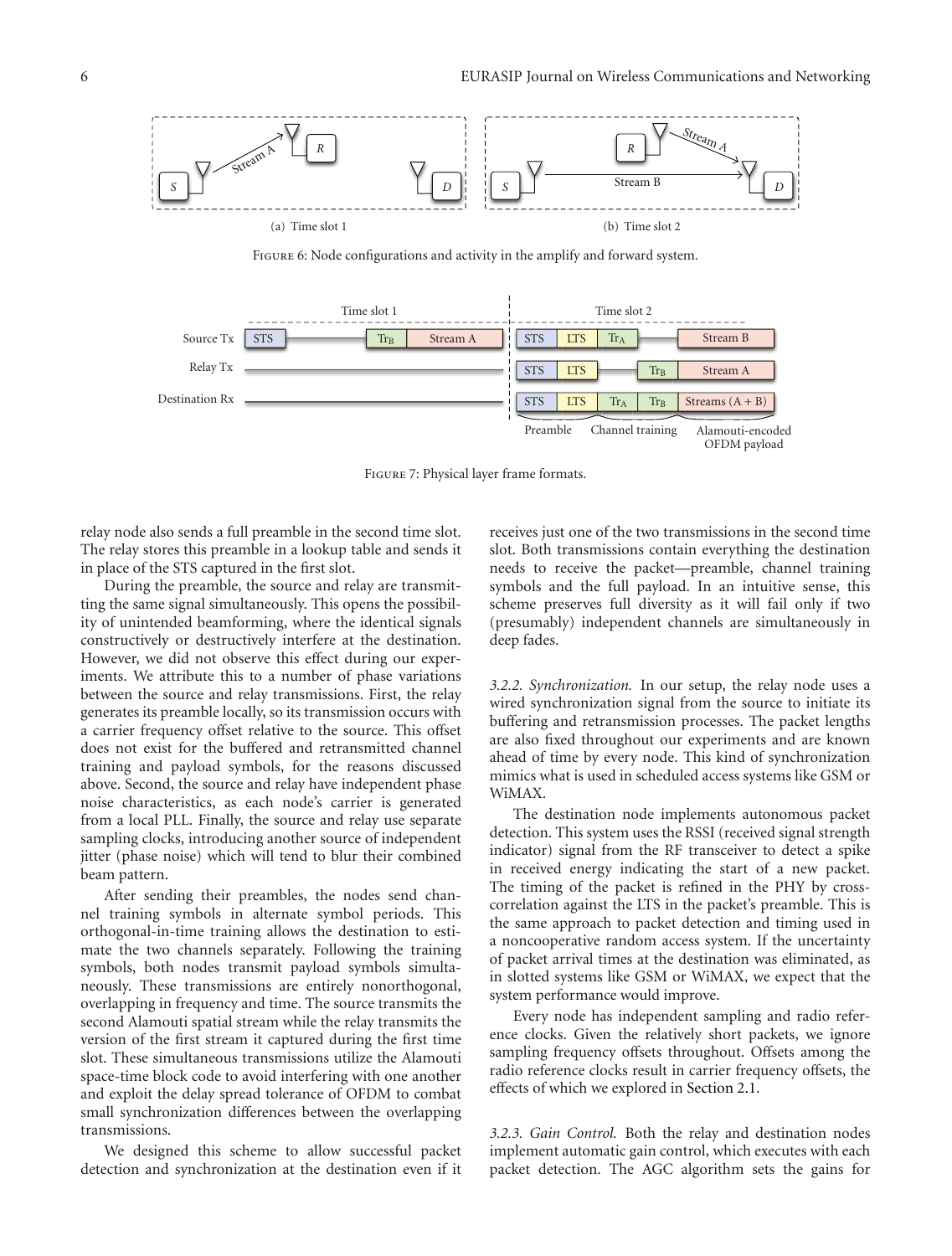the receive amplifiers in the RF transceiver in the first 2- 3 microseconds after packet detection, well within the STS section of the preamble.

The relay node amplifies its received signal in both the analog and digital domains. The relay's RF transceiver uses low-noise amplifiers to boost the analog RF and baseband signals in the receive path. The gain settings for these amplifiers are chosen for each packet by the AGC system. The result of this amplification is an analog signal whose amplitude is independent of the received power. This signal is sampled by the relay's ADC and buffered in the FPGA. During the second time slot, the relay multiplies these stored samples by a constant before driving them into the DAC. The radio board's RF transceiver and power amplifier apply the final stages of gain before transmission. The digital gain value is fixed, as it is determined solely by the difference in the ADC and DAC dynamic ranges and does not depend on the RF transceiver's gain settings.

*3.2.4. Channel Estimation.* The destination must estimate two channels in order to properly combine the Alamoutiencoded symbols, analogous to the two channels in a classic  $2 \times 1$  Alamouti configuration. In our setup, however, one of these channels is actually the combination of two physical channels: source-to-relay and relay-to-destination. Only the relay's retransmitted signal experiences this compound channel. The destination node uses a training symbol originally embedded by the source, then retransmitted by the relay, to estimate the compound channel. The second channel the destination must estimate is the source-destination channel using a training symbol embedded in the source's transmission in the second time slot. The source node constructs its transmissions so that in the second time slot, the two training symbols do not overlap, allowing independent estimates at the destination node.

*3.2.5. OFDM.* The source and destination nodes implement identical, full Alamouti OFDM transceivers. This PHY was originally implemented for use in a standard  $2 \times 1$  Alamouti OFDM link. Due to the structure of our amplify and forward configuration, the same receiver design works as it is, without modification, in the cooperative system. The transmitter design requires minor modifications to enable the back-to-back transmissions of the spatial streams from a single antenna. The universality of the receiver design which functions without modification in  $1 \times 1$ ,  $2 \times 1$ , and  $1 \times 1 \times 1$ configurations is a significant benefit of amplify and forward systems.

All processing in the PHY is implemented in the WARP FPGA and executes in real-time. Carrier frequency offset estimation, symbol timing estimation, phase noise tracking, equalization, and detection are all implemented in fixed point in the FPGA. The physical layer operates in a 12.5 MHz bandwidth with a raw data rate of 7.5 or 15 Mbps by transmitting BPSK or QPSK symbols in 48 of 64 subcarriers. One training symbol is used per channel, and 4 pilot subcarriers are used to track phase noise and residual carrier offset.

*3.3. Experiment Design.* Our experiments were conducted in a three-node setup, each implementing a single antenna half-duplex transceiver. The nodes were built with WARP hardware, each with one FPGA board and one radio board [5] connected to omnidirectional antennas. The physical locations of the nodes and their antennas were fixed throughout the experiment. The source and destination antennas were separated by 4.5 m; the relay's antenna was approximately half-way in between. All transmissions were over-the-air in the 2.4 GHz ISM band. A channel not used by any other wireless devices was chosen to minimize the impact of interference on our BER results. All experiments were conducted indoors. As a result, there was very little mobility in the channel during each experiment, and each node had a clear line-of-sight to the other two.

Given that the nodes' locations are fixed throughout, we used the transmission power of the source and relay nodes as a proxy for SNR and as the independent variables in the results below.

The transmit power and received gains are adjusted inside the WARP radio board's RF transceiver. The various gain stages are applied to the analog and RF signals by low-noise amplifiers. The analog signals at the ADCs and DACs are always the same amplitude, so the contribution of quantization to the overall performance is fixed and independent of a node's transmit or receive power.

*3.4. Results.* From the plots in Figure 8, it is immediately clear that the relay node significantly improves the BER performance in the cooperative link.

The top curve shows the performance of the noncooperative link. For these tests, the source and destination nodes operate exactly as described above, but the relay is switched off. A copy of this curve shifted left 3 dB is also included. This shifted curve illustrates the best possible performance the destination could achieve if it performed maximal ratio combining (MRC) on the two copies of each packet it receives, instead of simply ignoring the energy it received in the first time slot.

A second observation we can make from these results is whether adding a relay helps even if the system's total transmit power was artificially constrained. To make this comparison, we first choose a point along the *X*-axis, determine the total transmit power (source + relay), then find the point on the *X*-axis of equal power. The comparison of relay aided versus norelay BER values at these two points reveals whether fixed total power is better allocated to the relay or source.

Figure 9 shows a region from the BER plot in more detail and illustrates this comparison. It can be seen that allocating some power to the relay outperforms the comparable norelay configuration by at least 5 dB. This gain is heavily dependent on the network topology and channel conditions. An exhaustive study of networks would be required to state this result more generally. However, this example still clearly demonstrates that given a total power constraint, the tradeoff between source and relay transmit power can favor allocating power to the relay in some realistic situations.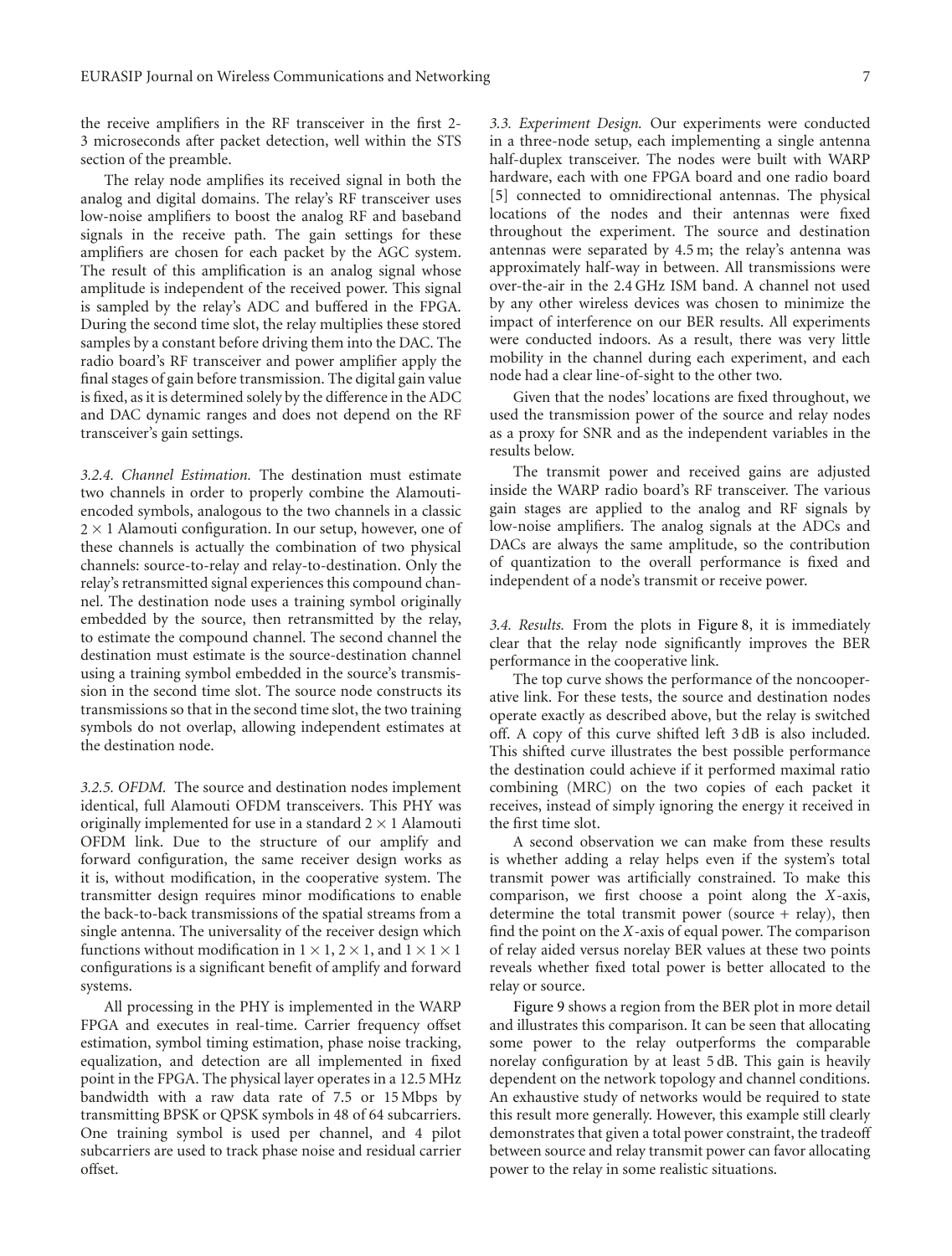

Figure 8: BER results for relay versus relayless links.



Figure 9: BER results with equivalent power comparison.

A final point to observe in these results is the relatively minor performance improvement which results from extra transmission power at the relay. This strongly indicates that the source-relay link dominates the overall performance. This fits the intuitive notion that if the relay receives a poor signal in the first time slot, it will spend most of its power retransmitting noise with little benefit to the destination.

The second set of results in Figure 10 compares the performance of two modulation schemes. For these tests, we



Figure 10: BER results for BPSK and QPSK modulations.

configured the source and destination to use either BPSK or QPSK on the same 48 (of 64) subcarriers used in the previous trials. For BSPK, half as many bytes were sent per packet in order to maintain the same source/relay timing parameters used for QPSK transmissions. As expected, BPSK performs better than QPSK, and both schemes benefit when using the relay. This plot offers another interesting comparison. For large payloads, the total transmission duration for relay aided QPSK and relayless (i.e., single time slot per packet) BPSK is roughly equivalent. Thus, the source can choose between the two schemes without significantly affecting medium access control. Given this choice, the results in Figure 10 indicate that at low to moderate SNR, the source should choose relay aided QPSK over relayless BPSK.

*3.5. Comments.* Our observation of carrier offset cancellation at the relay is based on a few important but realistic assumptions. First, the magnitude of the relay's offset must be small relative to the signal's bandwidth. If the offset is too large, the resulting baseband spectrum at the relay will be shifted into the stop band of the transceiver's low-pass filters. The same problem would occur in a noncooperative system if the source-destination CFO was too large. As long as the wireless hardware uses oscillators of sufficient accuracy to allow noncooperative links, our CFO-free amplify and forward observation will hold. The second assumption is that the relative frequencies of the carrier frequencies at each node do not drift significantly between time slots. This is again a function of the quality of the system's oscillators. An oscillator's frequency stability over temperature and time is generally well specified by the manufacturer and can be used to determine the expected frequency drift. In practice, frequency changes on per-packet time scales are very small (as we demonstrate in Section 2.4).